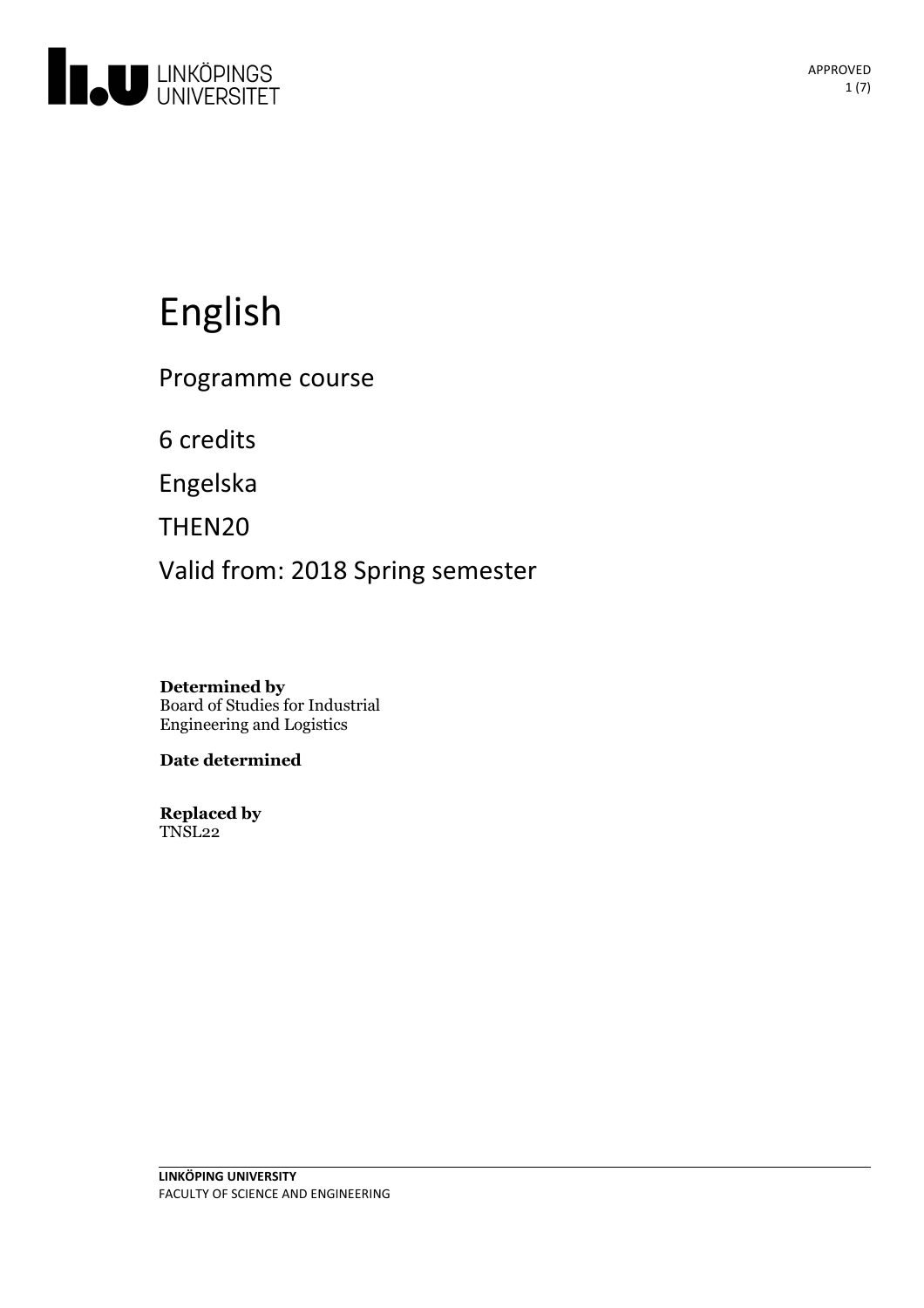# Main field of study

No Main Field of Study

# Course level

First cycle

# Advancement level

 $G_1X$ 

# Course offered for

Civic Logistics, Bachelor's Programme

Specific information<br>The course is not available for exchange students. The course is scheduled for the last time 2018. The course is replaced by TNSL22 English for Logisticians.

# Entry requirements

Note: Admission requirements for non-programme students usually also include admission requirements for the programme and threshold requirements for progression within the programme, or corresponding.

# Examination

| TEN <sub>1</sub> | Written Examination | 3 credits | U, 3, 4, 5 |
|------------------|---------------------|-----------|------------|
| UPG <sub>1</sub> | Examination         | 3 credits | U, 3, 4, 5 |

## Grades

Four-grade scale, LiU, U, 3, 4, 5

## Department

Institutionen för ekonomisk och industriell utveckling

# Director of Studies or equivalent

Johan Holtström

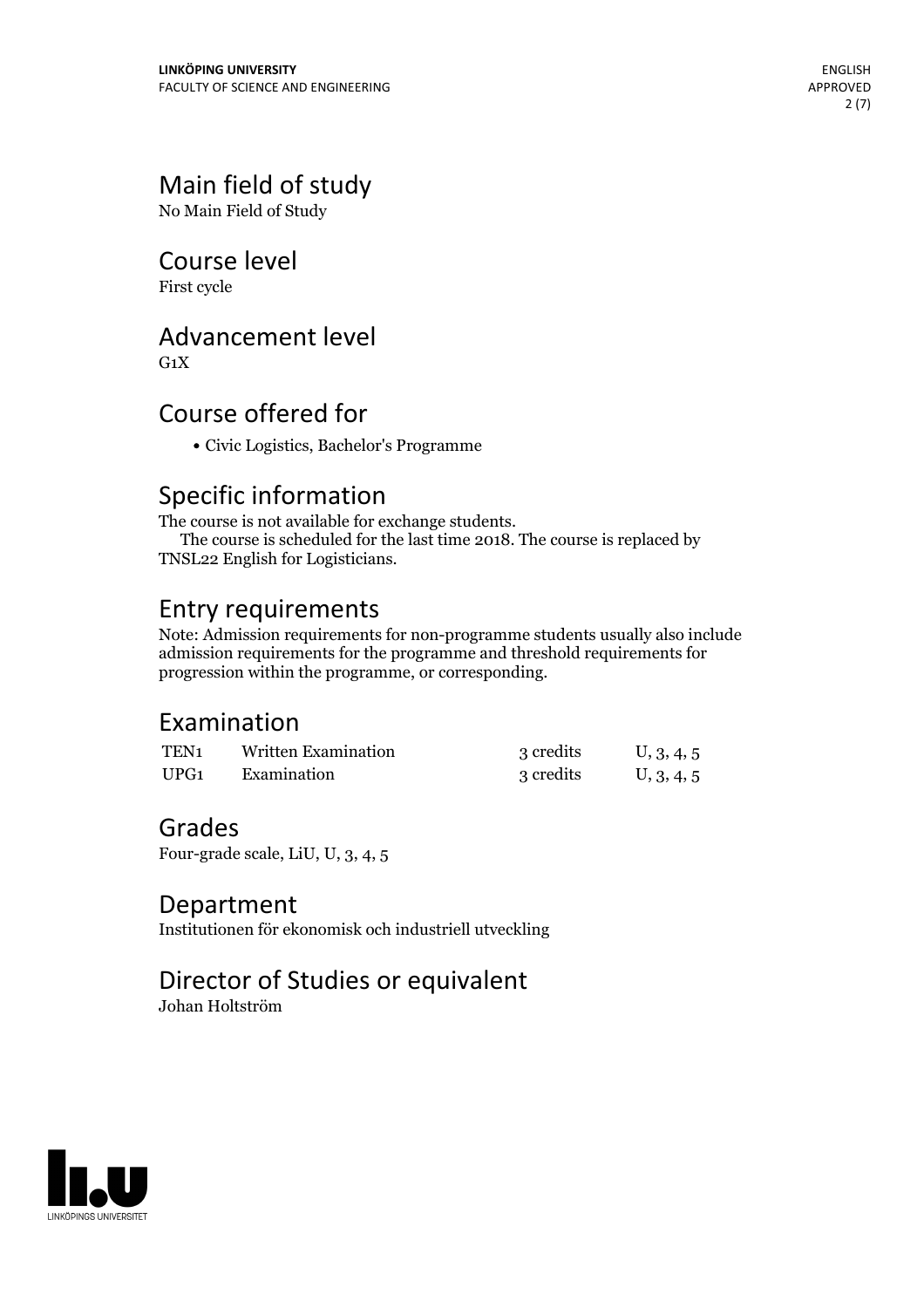# Examiner<br>Shelley Torgnyson

Education components Preliminary scheduled hours: <sup>30</sup> <sup>h</sup> Recommended self-study hours: <sup>130</sup> <sup>h</sup> ENGLISH<br>
FACULTY OF SCIENCE AND ENGINEERING<br>
FACULTY OF SCIENCE AND ENGINEERING<br>
SIPPROVED<br>
SIPPROVED<br> **Education components**<br>
Preliminary scheduled hours: 30 h<br>
Recommended self-study hours: 130 h<br> **COUTSE literature**<br>
Fa

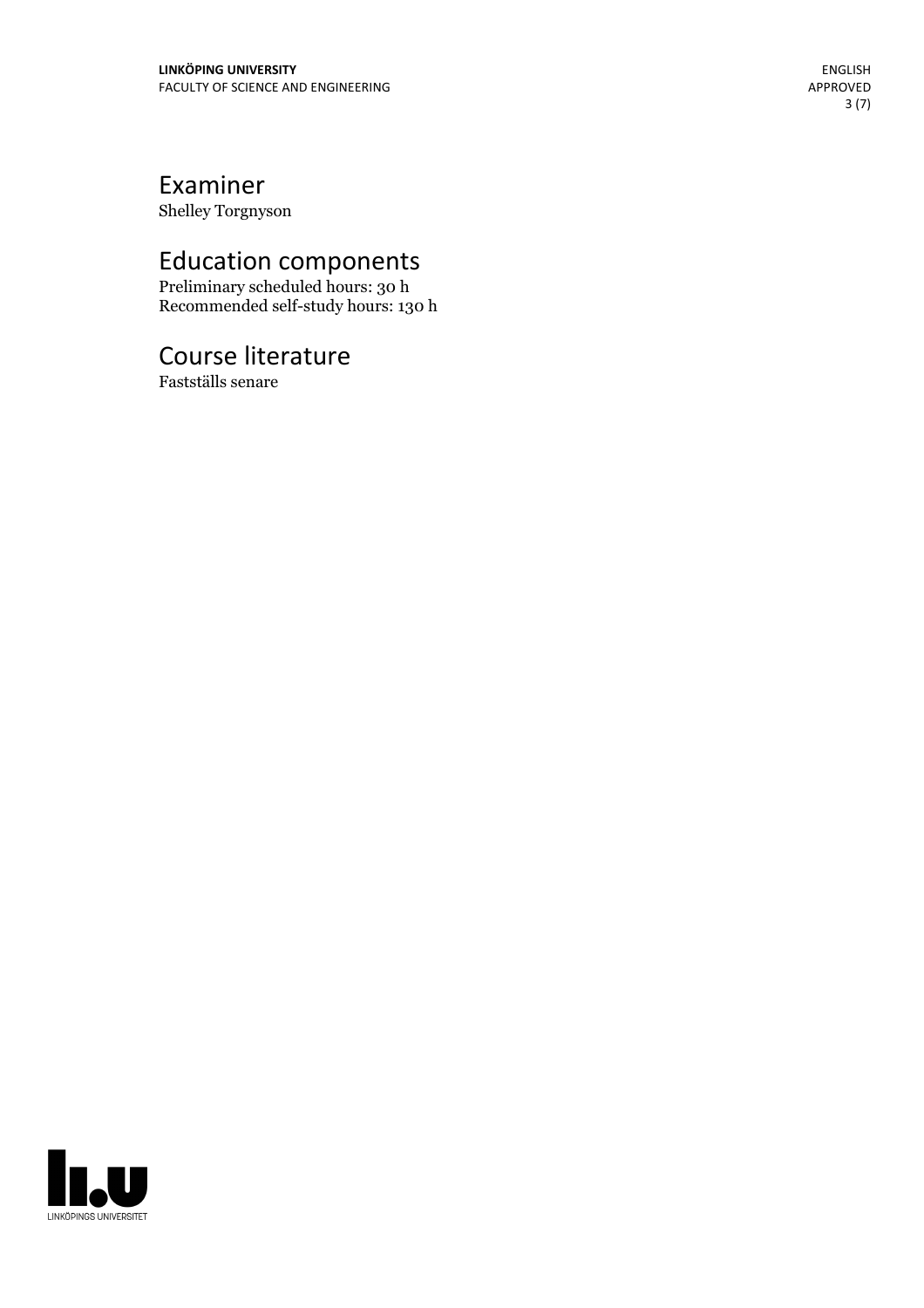# **Common rules**

### **Course syllabus**

A syllabus has been established for each course. The syllabus specifies the aim and contents of the course, and the prior knowledge that a student must have in order to be able to benefit from the course.

## **Timetabling**

Courses are timetabled after a decision has been made for this course concerning its assignment to a timetable module. A central timetable is not drawn up for courses with fewer than five participants. Most project courses do not have a central timetable.

#### **Interrupting a course**

The vice-chancellor's decision concerning regulations for registration, deregistration and reporting results (Dnr LiU-2015-01241) states that interruptions in study are to be recorded in Ladok. Thus, all students who do not participate in a course for which they have registered must record the interruption, such that the registration on the course can be removed. Deregistration from <sup>a</sup> course is carried outusing <sup>a</sup> web-based form: www.lith.liu.se/for-studenter/kurskomplettering?l=sv.

#### **Cancelled courses**

Courses with few participants (fewer than 10) may be cancelled or organised in a manner that differs from that stated in the course syllabus. The board of studies is to deliberate and decide whether a course is to be cancelled orchanged from the course syllabus.

#### **Regulations relatingto examinations and examiners**

Details are given in a decision in the university's rule book: http://styrdokument.liu.se/Regelsamling/VisaBeslut/622678.

#### **Forms of examination**

#### **Examination**

Written and oral examinations are held at least three times a year: once immediately after the end of the course, once in August, and once (usually) in one of the re-examination periods. Examinations held at other times are to follow a decision of the board of studies.

Principles for examination scheduling for courses that follow the study periods:

courses given in VT1 are examined for the first time in March, with re-

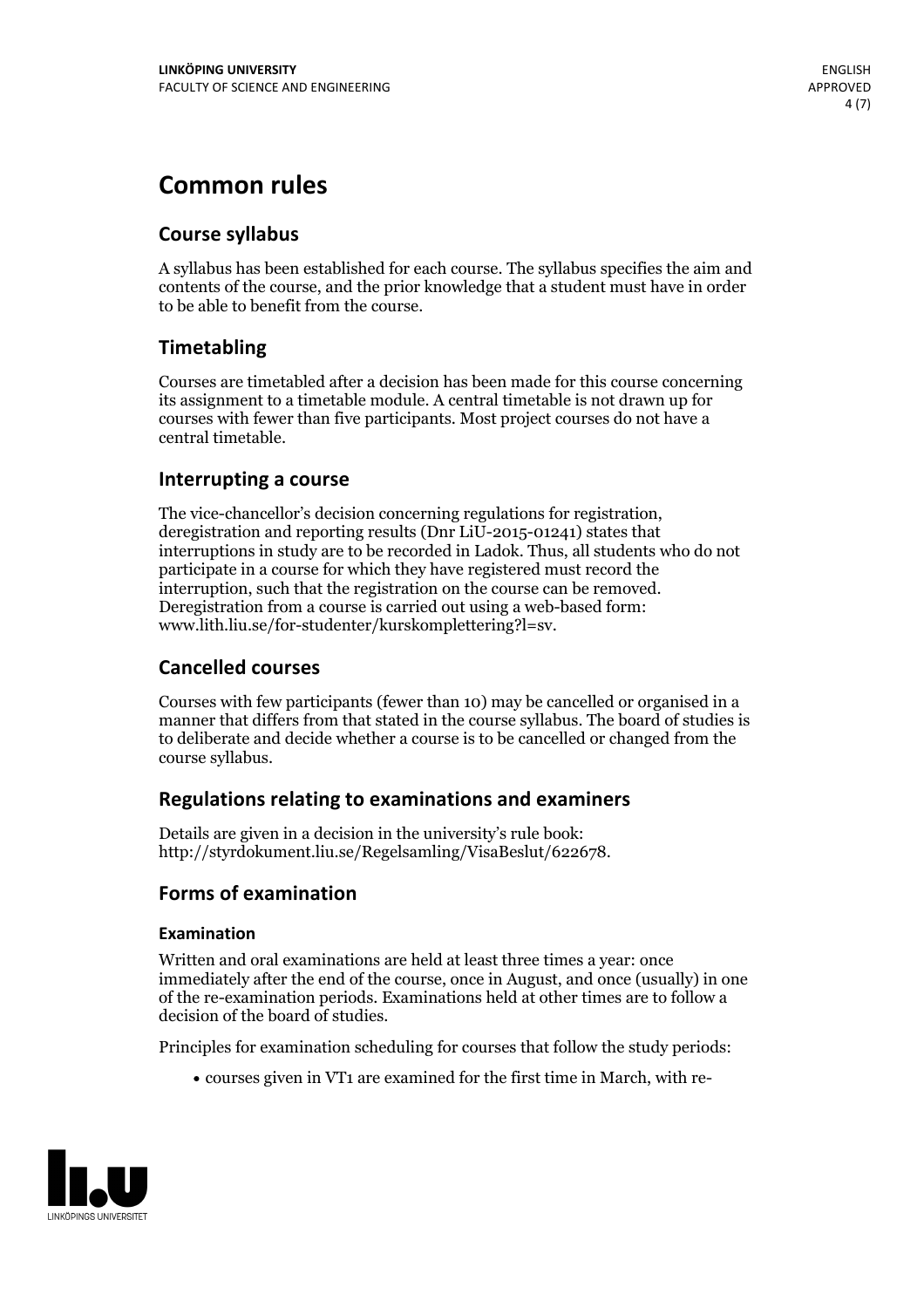examination in June and August

- courses given in VT2 are examined for the first time in May, with re-examination in August and October
- courses given in HT1 are examined for the first time in October, with re-examination in January and August
- courses given in HT2 are examined for the first time in January, with re-examination at Easter and in August.

The examination schedule is based on the structure of timetable modules, but there may be deviations from this, mainly in the case of courses that are studied and examined for several programmes and in lower grades (i.e. 1 and 2).

- Examinations for courses that the board of studies has decided are to be held in alternate years are held only three times during the year in which
- the course is given.<br>• Examinations for courses that are cancelled or rescheduled such that they are not given in one or several years are held three times during the year that immediately follows the course, with examination scheduling that corresponds to the scheduling that was in force before the course was cancelled or rescheduled.<br>• If teaching is no longer given for a course, three examination occurrences
- are held during the immediately subsequent year, while examinations are at the same time held for any replacement course that is given, or alternatively in association with other re-examination opportunities. Furthermore, an examination is held on one further occasion during the next subsequent year, unless the board of studies determines otherwise.<br>• If a course is given during several periods of the year (for programmes, or
- on different occasions for different programmes) the board orboards of studies determine together the scheduling and frequency of re-examination occasions.

#### **Registration for examination**

In order to take an examination, a student must register in advance at the Student Portal during the registration period, which opens 30 days before the date of the examination and closes 10 days before it. Candidates are informed of the location of the examination by email, four days in advance. Students who have not registered for an examination run the risk of being refused admittance to the examination, if space is not available.

Symbols used in the examination registration system:

- \*\* denotes that the examination is being given for the penultimate time.
- \* denotes that the examination is being given for the last time.

#### **Code of conduct for students during examinations**

Details are given in a decision in the university's rule book: http://styrdokument.liu.se/Regelsamling/VisaBeslut/622682.

#### **Retakes for higher grade**

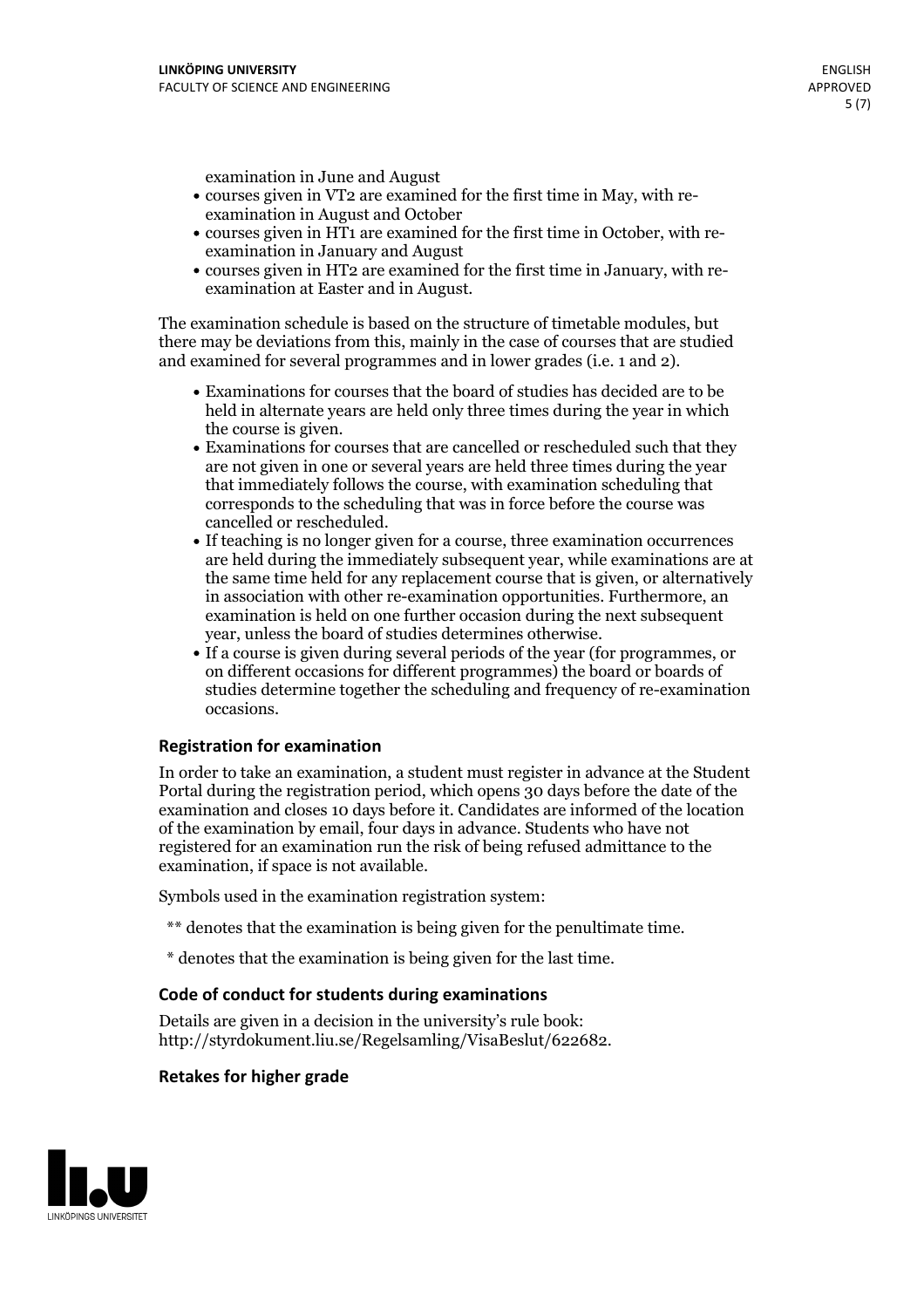Students at the Institute of Technology at LiU have the right to retake written examinations and computer-based examinations in an attempt to achieve a higher grade. This is valid for all examination components with code "TEN" and "DAT". The same right may not be exercised for other examination components, unless otherwise specified in the course syllabus.

#### **Retakes of other forms of examination**

Regulations concerning retakes of other forms of examination than written examinations and computer-based examinations are given in the LiU regulations for examinations and examiners, http://styrdokument.liu.se/Regelsamling/VisaBeslut/622678.

#### **Plagiarism**

For examinations that involve the writing of reports, in cases in which it can be assumed that the student has had access to other sources (such as during project work, writing essays, etc.), the material submitted must be prepared in accordance with principles for acceptable practice when referring to sources (references or quotations for which the source is specified) when the text, images, ideas, data, etc. of other people are used. It is also to be made clear whether the author has reused his or her own text, images, ideas, data, etc. from previous examinations.

A failure to specify such sources may be regarded as attempted deception during examination.

#### **Attempts to cheat**

In the event of <sup>a</sup> suspected attempt by <sup>a</sup> student to cheat during an examination, or when study performance is to be assessed as specified in Chapter <sup>10</sup> of the Higher Education Ordinance, the examiner is to report this to the disciplinary board of the university. Possible consequences for the student are suspension from study and a formal warning. More information is available at https://www.student.liu.se/studenttjanster/lagar-regler-rattigheter?l=sv.

#### **Grades**

The grades that are preferably to be used are Fail (U), Pass (3), Pass not without distinction  $(4)$  and Pass with distinction  $(5)$ . Courses under the auspices of the faculty board of the Faculty of Science and Engineering (Institute of Technology) are to be given special attention in this regard.

- 1. Grades U, 3, 4, 5 are to be awarded for courses that have written
- examinations. 2. Grades Fail (U) and Pass (G) may be awarded for courses with <sup>a</sup> large degree of practical components such as laboratory work, project work and group work.

#### **Examination components**

- 
- 1. Grades U, 3, 4, <sup>5</sup> are to be awarded for written examinations (TEN). 2. Grades Fail (U) and Pass (G) are to be used for undergraduate projects and other independent work.